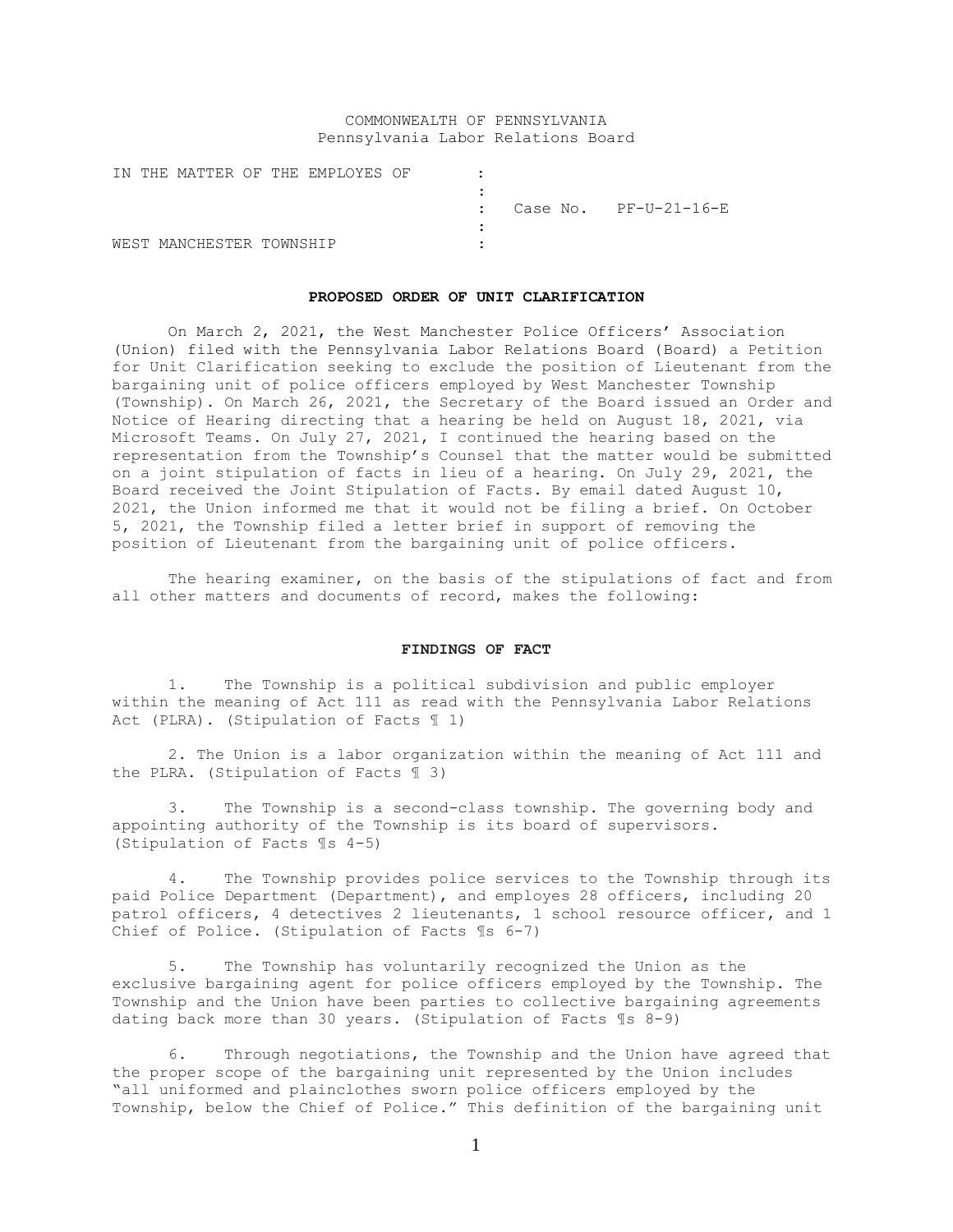has been included in the parties' collective bargaining agreements for at least the last 30 years. (Stipulation of Facts ¶s 10-11)

7. The position of Lieutenant did not exist within the Department prior to January 2019. On or about January 7, 2019, two Lieutenant positions were created and filled for the first time. (Stipulation of Facts ¶s 12-13)

8. The duties of Lieutenant, as detailed in Department Policy No. 40-12, dated January 7, 2019, include the following:

- a. Policy enforcement, formation and interpretation as assigned by the Chief of Police.
- b. Institution of disciplinary actions including internal investigations that could lead to the administration of discipline and, in the absence of the Chief of Police, directly handle discipline.
- c. Involvement in the hiring of officers of the Department. As a second-class township, hiring and promotion in the Department are not governed by Civil Service.
- d. Preparation and application of the budget for the Department.
- e. Effectively engaging in the purchasing of equipment for the Department.

(Stipulation of Fact ¶14)

9. As examples of the foregoing job description, Lieutenants have engaged in the following duties:

- a. Researched and formulated at least the last 15-20 policies issued by the Department, including but not limited to the Department's COVID-19, Act 17 Policy, Body Camera Policy, and Holding Cell Policy;
- b. Oversaw and conducted internal investigations relating to discipline including but not limited to recommending discipline and opining on discipline to be issued by the Chief of Police and the Township Manager based on the alleged conduct and the results of the internal interviews and investigations;
- c. Interviewed candidates for hiring and made effective recommendations for hiring certain applicants and against hiring other applicants suggested by the Chief;
- d. Assisted in the budgeting process and helped to formulate the budget to be recommended by the Chief of Police;
- e. Made purchases in accordance with the budget for a variety of items, including cars, weapons, ammunition, uniforms, and supplies;
- f. Oversaw and implemented discipline particularly in the retraining and retesting required because of discipline previously recommended;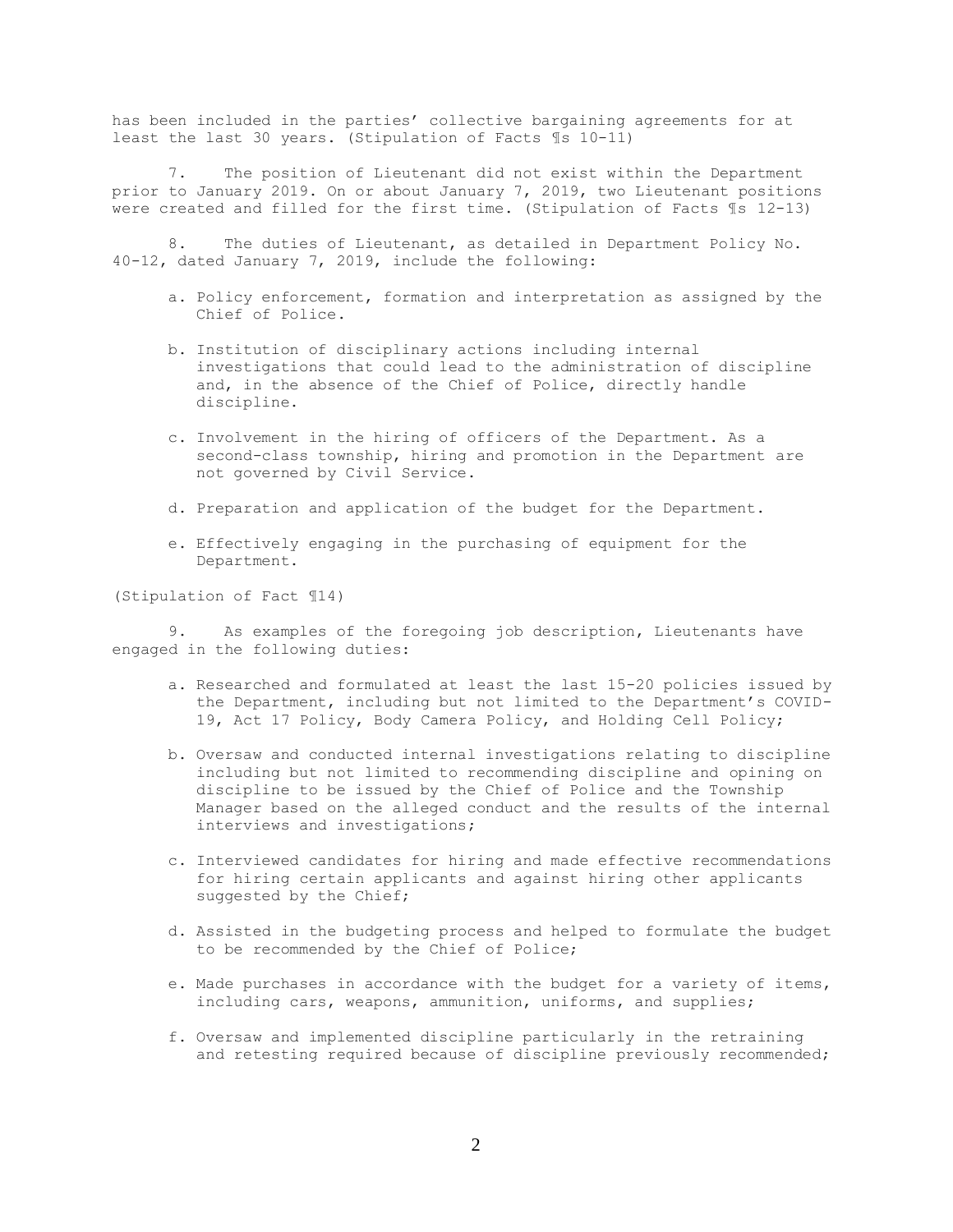g. Worked as the liaison with the school district and worked with the Township solicitor to negotiate the contract for the school resource officer and managing the school resource officer.

(Stipulation of Fact ¶ 15)

10. The holders of the position of Lieutenant have discharged the above duties and exercised discretion in all those foregoing areas. (Stipulation of Fact ¶ 16)

## **DISCUSSION**

Both the Union and the Township agree that the position of Lieutenant is a management level position that should be excluded from the recognized bargaining unit of police officers. The seminal case in determining whether a position in a police department is managerial is Fraternal Order of Police Star Lodge No. 20 v. PLRB, 522 A.2d 697 (Pa. Cmwlth. 1987). The Star Lodge test lists 6 areas of authority that yield the conclusion that a position in a police department is managerial. Those 6 criteria are as follows: (1) Policy Formulation through Initiation of Policies and Directives; (2) Policy Implementation through Program Development; (3) Overall Personnel Responsibility and Administration through Effective Involvement in Hiring and Disciplinary Action; (4) Budget Formulation; (5) Purchasing Decisions; or (6) Independence in Public Relations. Significantly, the Star Lodge test is disjunctive, and the duties of the position holder need only meet one of the Star Lodge criteria.

On this record, the Lieutenants sufficiently satisfy the criteria set forth in Star Lodge to require the conclusion that they are management level employes of the Township's Department. The Lieutenants interview candidates for hiring and make effective recommendations for hiring certain applicants and have recommended against the hiring of other applicants suggested by the Chief of Police. The Lieutenants also have overseen internal investigations against bargaining unit officers, have made recommendations for discipline and have overseen the implementation of discipline of bargaining unit officers. The record also demonstrates that Lieutenants have researched and formulated policies adopted by the Department such as the Department's COVID-19, Act 17 policy, the Department's Body Camera Policy, and the Department's Holding Cell Policy. The Lieutenants have also recommended and made purchases of expensive items such as cars, weapons, uniforms and supplies.

Accordingly, the position of Lieutenant in the Township's Police Department is a management level position within the meaning of Star Lodge, and is properly removed from the bargaining unit.

### **CONCLUSIONS**

The hearing examiner, therefore, after due consideration of the foregoing and the record as a whole, concludes and finds as follows:

1. The Township is a political subdivision and a public employer within the meaning of Act 111, as read with the PLRA.

2. The Union is a labor organization within the meaning of Act 111, as read with the PLRA.